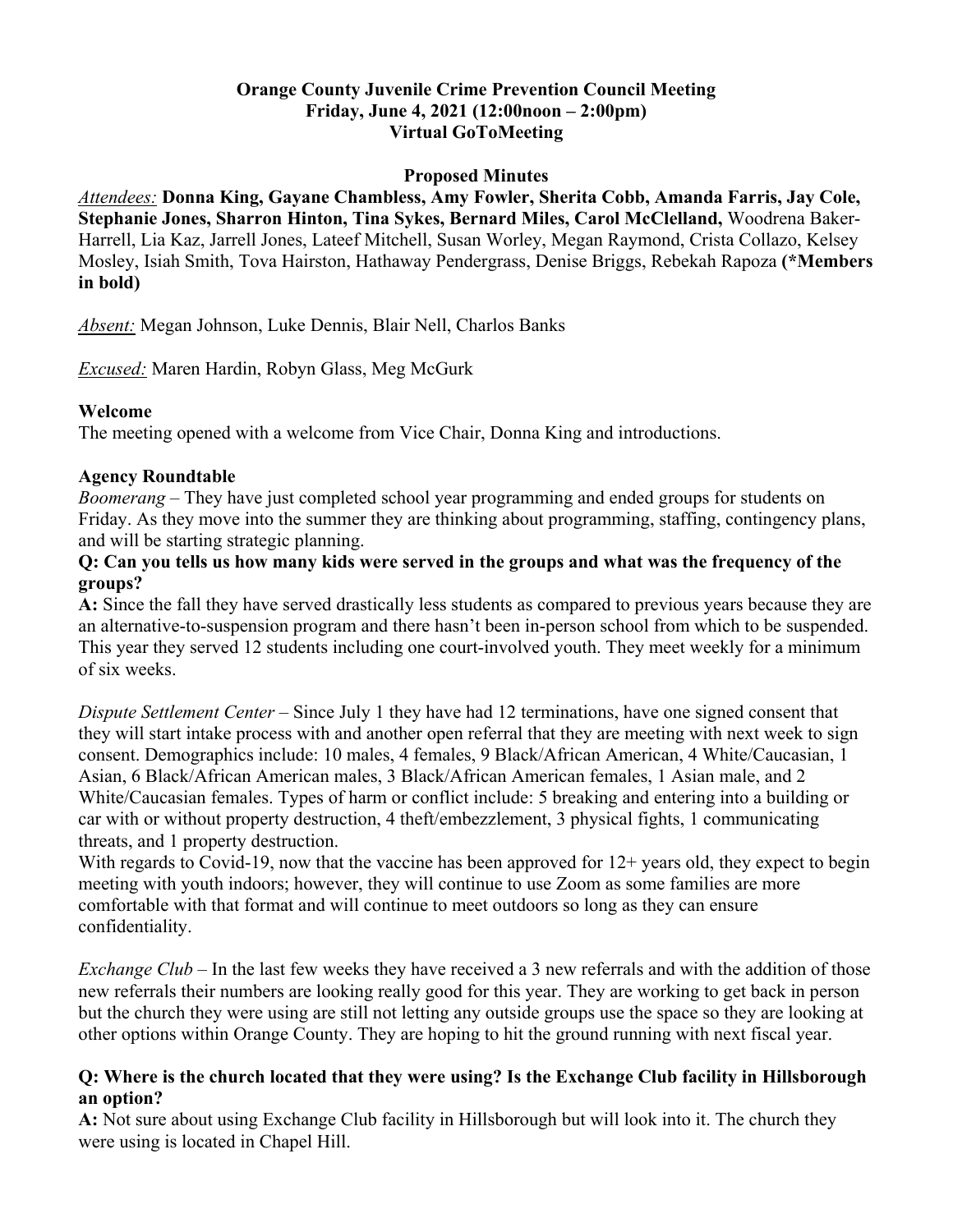*Volunteers for Youth* – All year the numbers have been low in both programs. They have served 42 in Community Service/Restitution and 13 in Teen Court. The Teen Court program has met with some of SROs in Orange County Schools and they expect to receive a lot of referrals from them. Teen Court is finally back in the court house and is really excited about that. Quincy McDuffy has left and his replacement, Jamella Smith, will be starting in August. Jay Cole, JCPC member and Teen Court volunteer is graduating and going off to college in the fall.

*Wrenn House –* For the month of May they had one Orange County youth. \*dropped audio/connection

# **Minutes Review and Approval**

Quorum was met after Agency Roundtable updates. The Council reviewed the minutes from April 2021. Amy Fowler motioned for minutes to be approved and was seconded by Sherita Cobb. Motion carried unanimously.

# **JJ Data Report**

March – 7 juveniles at intake, 15 complaints received, 1 undisciplined petition, 0 school-based complaints\*, 4 approved for court, 3 juveniles diverted, 0 closed, 2 placed in detention for a total of 33 days, 1 at Wrenn House for 8 days, and 4 youth on electronic monitoring for a total of 93 days. April - 4 juveniles at intake, 8 complaints received, 0 undisciplined petition, 2 school-based complaints\*, 2 approved for court, 2 juveniles diverted, 0 closed, 2 placed in detention for a total of 11 days, 1 at Wrenn House for 18 days, and 4 youth on electronic monitoring for a total of 78 days. Raise the Age (calendar) YTD (April): 9 juveniles (projected 21) at intake with 23 complaints (projected 51)

\*This category runs on fiscal year and year to date (not able to select date range).

# **Q: What were the Raise the Age complaints and the school-based cases?**

**A:** This information is not part of the report from the system; Amanda will have to pull the intake book to check offenses. She will make a note to try to gather this information for next time.

# **JCPC Business**

*Continuum of Services Chart* – This document is updated each year and is required as part of the County Plan. It gives an overview of youth serving agencies/programs in the county and what classification of youth they serve. The services are identified by type of program, funding and accessibility. Please review and if you notice any changes or updates that need to be made, please email Rebekah.

# **Q: Is Boys and Girls Club still active/operational in the county?**

**A:** It is part of the Durham-Orange Boys and Girls Club. It operates out of Northside afterschool and is pretty active.

*Funding Committee Report* – The Funding Committee met this morning to discuss the FY21-22 funding for Boomerang. At this time, the Funding Committee is unable to recommend funding for Boomerang for FY21-22 and encourage them to apply when the next RFP is released. They are unable to recommend funding because of a change in infrastructure that does not meet DPS/JCPC requirements.

The Funding Committee made a motion to not fund Boomerang for FY21-22 and was seconded by Donna King. Motion carried with 9 votes and 1 member abstaining (Amy Fowler).

*PY 21-22 Membership Review* – Please review the draft JCPC membership listing for FY21-22 to ensure all identified members are willing and able to serve. Additionally, we are able to review recommendations for any vacant positions. Crista Collazo from the Public Defender's Office has volunteered to fill the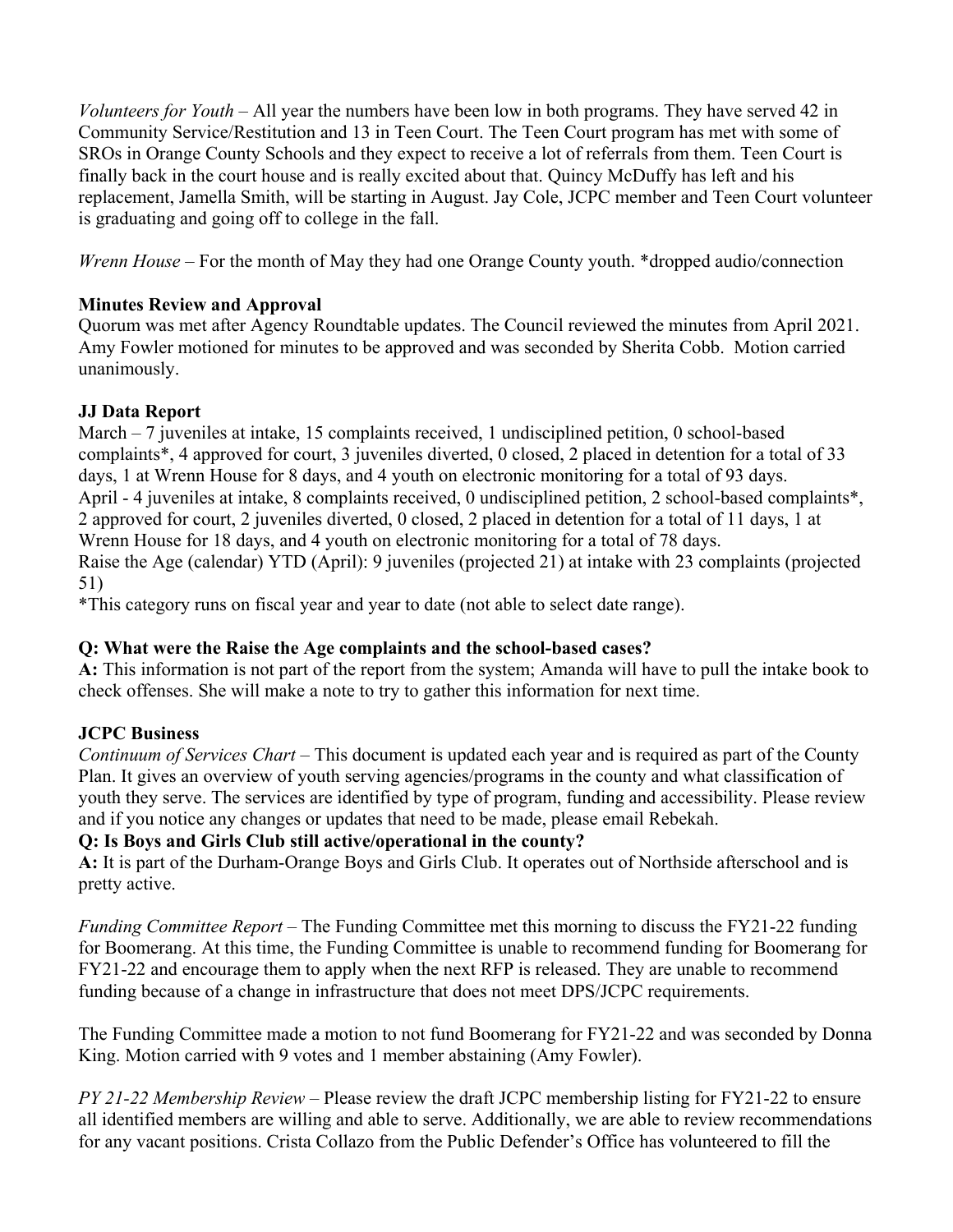Juvenile Defense Attorney vacancy. Changes to the membership listing include: new youth vacancy (Jay Cole's resignation due to moving out of state for college), Amanda Farris moved to Chief Court Counselor position with her promotion resulting in an At-Large vacancy, Tami Pfeifer was recommended for an At-Large position due to her new position as the Youth Behavior Liaison with Orange County Criminal Justice Resource Department, Crista Collazo recommended for the Juvenile Defense Attorney position, and Judge Pendergrass recommended for the Chief District Judge designee. Please notify Rebekah as soon as possible of any additional changes/modifications to the roster.

*PY 21-22 Election of Officers* – A few nominations were received for Chair and Vice Chair positions for FY21-22 and after reaching out to the nominees only two accepted their nominations. Sharron Hinton accepted her nomination as Chair and Carol McClelland accepted her nomination as Vice Chair.

Stephanie Jones made a motion to accept the nomination of Sharron Hinton as Chair and was seconded by Amy Fowler. Motion carried unanimously.

Donna King made a motion to accept the nomination of Carol McClelland as Vice Chair and was seconded by Sharron Hinton. Motion carried unanimously.

# **Consultant Update**

Final Accounting is approaching and emails will be coming out soon. She is in the process of moving program agreements along through DocuSign and is working with Rebekah to get her information to finalize the county funding plan.

With the JCPC decision made earlier in the meeting to not fund Boomerang that leaves funds of \$47,024 unallocated. There are a couple options to address the unallocated funds.

- Option 1: Offer the funds to the programs approved for FY21-22 funding. If okay with the JCPC, Denise has a form she can send to the program providers that asks them if they can use any of the unallocated dollars and to specify how much, the purpose, and how youth and their families would benefit. The programs can send the request back to Denise to compile and she will then forward to the Funding Committee for review. At the August meeting the Funding Committee can present their recommendations to the Council for approval.
- Option 2: Not offer to the programs and instead advertise a new RFP. However, \$47,000 is a whole lot of money to put into an RFP and would be hard for a new program to start up.
- Option 3: Leave the money unallocated and not use at all and it would return to the State after December 31.
- Option 4: It can remain unallocated and the JCPC can make a decision later in the fiscal year of what to do with it.

Denise's recommendation is to take it in steps and to first offer it to the programs funded for next fiscal year to see if there is something that has come up since they submitted their applications in March that they could use the funding for.

## **Q: Are there stipulations of how the funds can be used? What if it's not all requested and there is some left? An RFP would need to be advertised for a minimum of 30 days, correct?**

**A:** Yes, an RFP would need to be advertised for at least 30 days. The funds would still need to fall under an eligible category in the JCPC chart of accounts (equipment, vehicle, supplies, staff, etc.).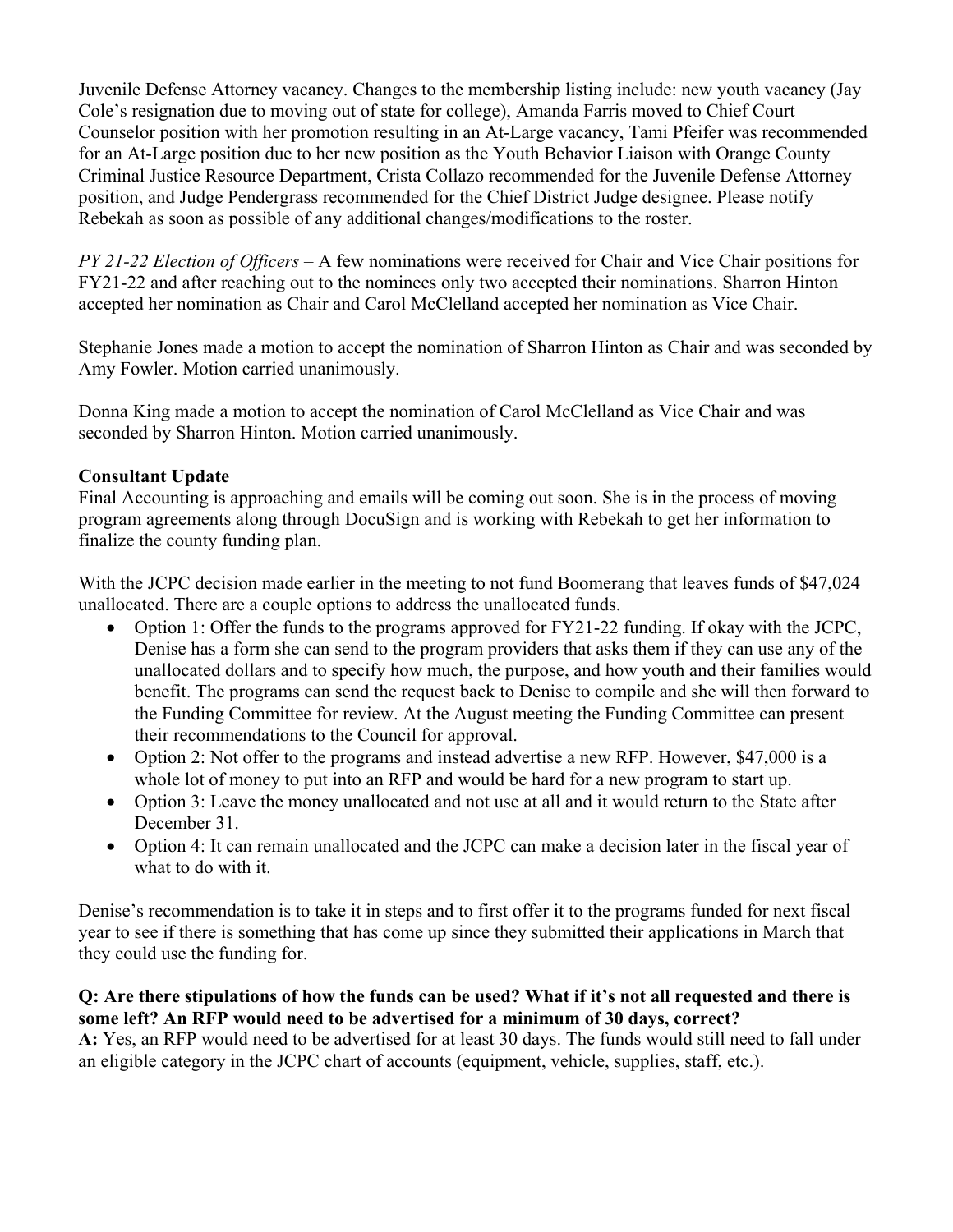Additionally, the Admin budget isn't fully funded and the Council could elect to add money there to bring it up to the maximum \$15,500. This would be an addition of \$1,343. The remaining funds could then be offered to the programs funded for FY21-22. \*This is what Denise would recommend.

# **Q: What is the timeframe that the unallocated funds would need to be spent by?**

**A:** These funds are for next fiscal year and would need to be spent by June 30, 2022.

If the programs don't request all the available unallocated funds, Denise would recommend to leave the remaining funds unallocated for now and to address it in October or November to see if a program need arises later on in the year. The funds can remain unallocated until December 31, 2021 before they would return back to the State.

To recap, would the Council like to approve \$1,343 to be moved into the Admin budget to bring it to the max of \$15,500, and for the remaining \$45,681to be offered to the FY21-22 funded programs for any additional budget needs? Denise would send out the form, receive the requests, and send to the Funding Committee for review and recommendation to the Council at the August meeting.

Gayane Chambless made a motion that \$1,343 of unallocated funds be added to the JCPC Admin budget for FY21-22 and that the remaining \$45,681 be offered to the FY21-22 funded programs for additional budget needs and was seconded by Donna King. Motion carried unanimously.

Denise would like to have about 20-25 minutes at the August meeting to do a JCPC member orientation for new members (and it's a good review for long standing members).

JCPCs in other counties are starting to talk about returning back to in-person meetings. Donna King reported that the County Manager has not issued any guidance yet on bringing back in-person meetings.

### **Circle back to JCPC Business**

*Funding Committee Report* – **Q: What was the reason for why Boomerang wasn't recommended for funding for FY21-22?** There has been some infrastructure changes, including changes to the Executive Director responsibilities and the elimination of a separate fiscal officer position. With these changes their new infrastructure does not align with DPS/JCPC policies. There needs to be separation of duties especially with fiscal duties and that is not currently how Boomerang is organized.

### **Announcements**

As of this week, Cardinal has been notified that they will be merging with Vaya Health out in the west (Asheville area) and will be working on the transition plan in June, with a finalization date of June 2022. Depending on where things land with DHHS Secretary, Stephanie may or may not be able to be part of the council in Orange County moving forward.

Health Department is encouraging youth serving organization to spread the word about getting individuals 12+ vaccinated against Covid-19. If wondering where to go: Hillsborough, M-F 9-5 Whitted Building, second floor (walk-ins welcome); many pharmacies in the community; Health Department pop-up clinics (June 12 at Buckhorn Flea Market); and mobile teams for smaller groups (church, neighborhood, etc.), those with language barrier, concerns about immigration status, and or homebound. No cost for the vaccine, and no ID or health insurance is required.

Thank you to Stephanie and Cardinal Innovations for sponsoring a NC MedAssist program in Orange County and it wouldn't have been possible otherwise. Because of this, over 500 low-income, un/underinsured individuals were provided over-the-counter medications.